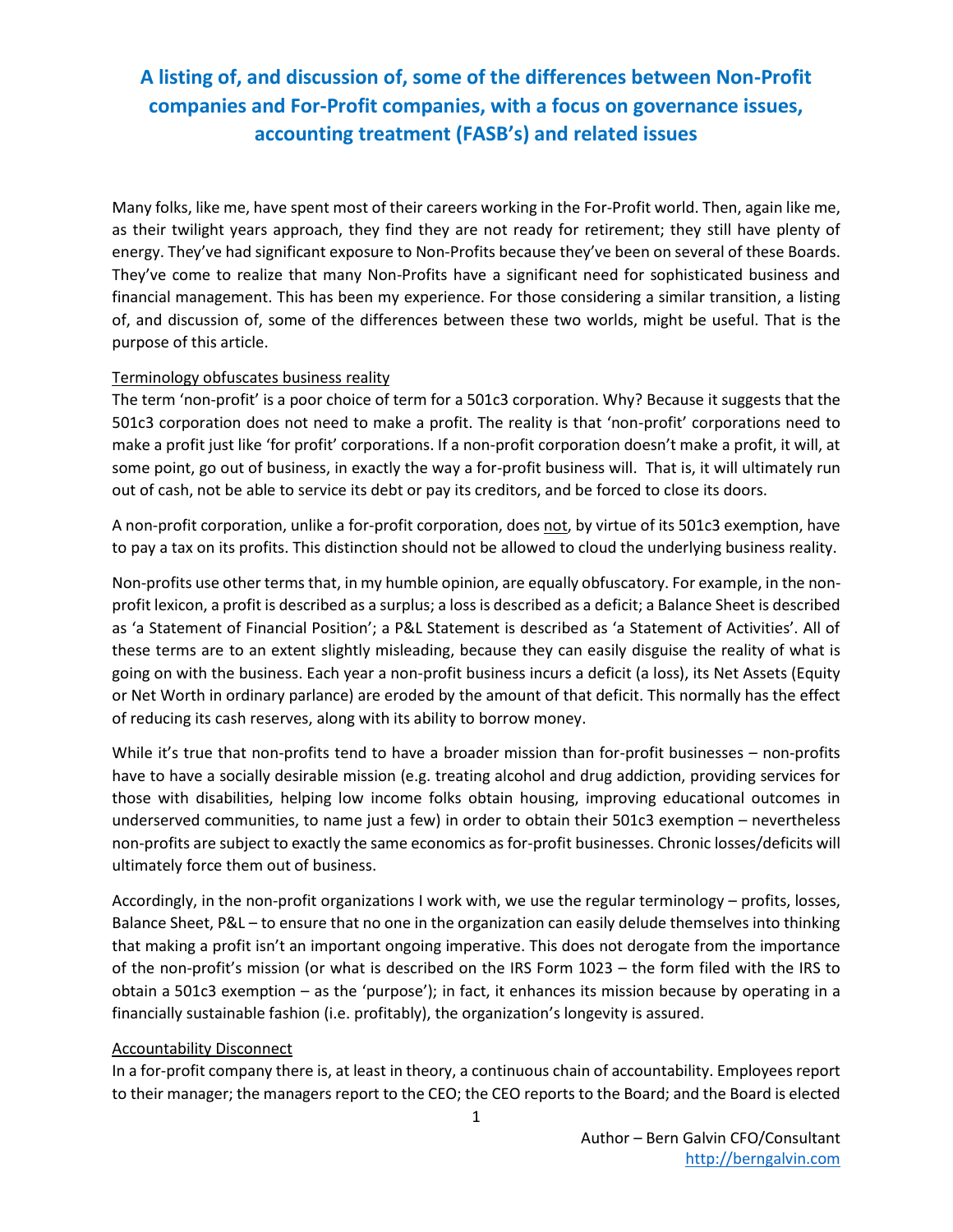by and reports to the owners/shareholders/equity holders of the company. In a non-profit, however, there is no equity, or ownership per se. This creates a disconnect in the normal chain of accountability. The Directors, at least initially, rather than selecting the senior management, are selected by the senior management. After initial appointment to the Board, the Bylaws normally provide an ongoing Director appointment/election process. The practical reality of this is that the organization's senior management are usually intimately involved in who becomes a Board member. Those Board members are then, at least in theory, expected to have the Executive Director/CEO report to the Board on an ongoing basis. Put another way, the normally continuous and linear chain of accountability suddenly becomes somewhat circular.

The result of this 'inbuilt governance disconnect' is that non-profits tend to have more governance issues than comparably sized organizations in the for-profit world. Accordingly, carefully crafted Bylaws take on added importance, as do initiatives like periodic 'governance education' for senior management and Board members.

#### Net Assets, not Equity

A non-profit organization's Balance Sheet does not have an Equity section (consistent with the Accountability Disconnect section immediately above). In place of what would be an Equity section in the Balance Sheet, non-profits have a section entitled Net Assets. It operates in the same way as the Equity section in a for-profit business, except that, because non-profit's have no owners, there is no Paid In Capital, just Retained Earnings. Put another way, a for-profit business's Equity section of the Balance Sheet normally contains two sections – the 'contributed capital' section (e.g. Common Stock, Preferred Stock, Paid In Capital), and the 'retained earnings' section. The non-profit's Net Assets section, in contrast, contains only the 'retained earnings' section. These 'retained earnings' are normally divided into Restricted and Unrestricted Net Assets (this is the subject of a different discussion).

#### Reporting and Compliance

In a for-profit non-public company, reporting and compliance is usually confined to monthly financial reporting for the Board, annual Federal and State tax filings, debt covenant compliance, perhaps an annual audit and issuance of annual audited financials. Non-profits, which are often public charities, not only have to produce all the above reports and compliance, but the State and Federal tax filings (the 990) are significantly more extensive because they include reporting on governance issues e.g. conflicts of interest of officers and directors. If the non-profit receives more than \$750,000 in Federal funds, they will generally have to conduct a more extensive annual audit (known variously as a 'single audit', or A-133 or UG). If the non-profit is a public charity then it can't earn more than a certain amount of earnings from its 'for-profit' business unrelated to its charitable mission, otherwise it becomes subject to UBIT (Unrelated Business Income Tax) taxes, and has to file a separate UBIT tax return (for more detail on this see [http://www.berngalvin.com/wp-content/uploads/2021/04/everynonprofitstaxguide\\_nirs5.pdf\)](http://www.berngalvin.com/wp-content/uploads/2021/04/everynonprofitstaxguide_nirs5.pdf).

Most grants received by non-profits come with at least annual compliance requirements. These can be extensive, depending on the size and nature of the grant, and frequently this compliance isn't closely related to the normal financial reporting performed by the non-profit. Put another way, for the non-profit to meet the compliance requirements of their grants, they may have to institute new or at least significantly more extensive accounting/tracking systems. This in turn has implications for the type of accounting software used by the non-profit. For example, QuickBooks is only 2 dimensional (the GL code and Classes), limiting its reporting capabilities significantly. Xero, an increasingly popular web-based accounting package, is 3 dimensional (GL codes and 2 Tracking codes), thus giving it a significant reporting advantage over QuickBooks (I often recommend and install this in smaller non-profit clients). Sage Intacct,